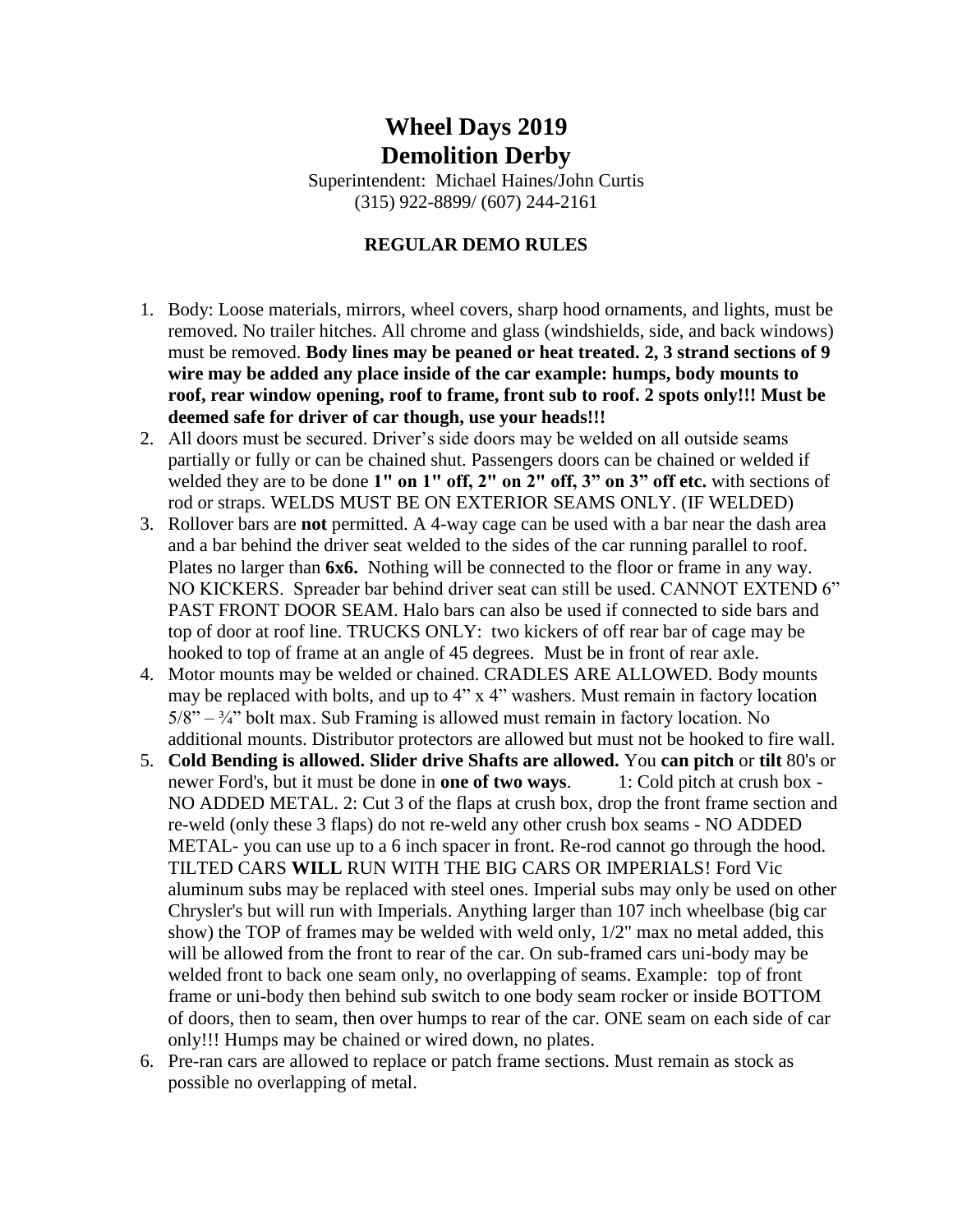- 7. Rear end gears may be welded or Mosher type rear ends are allowed. Max 8 lug rears. Watts conversion allowed. Differential may be chained or welded up.
- 8. Battery may be placed anywhere under the hood or may be located in the cockpit, but must be fastened securely to the passenger side floor or seat and fully covered by a rubber mat. 2 batteries are allowed in car but only one may be used during show, no exceptions.
- 9. Engines can be of any make, can be different from make of car, protectors are allowed (cradles). Gas pedals, brake pedals and steering column may be replaced but openings in firewall must be as small of opening as possible (driver safety)
- 10. Fan blade must be clutch-type or electric fan and may be of any make or model. Original equipped, belt driven fans must be protected by a radiator fan shroud or the fan blades must be removed. Fan shroud must be original or made of sheet metal. Ignition may be altered, toggle or wires allowed.
- 11. FENDERS: may be pinched together and max. of FIVE 5/16 inch bolts or smaller may be used.
- 12. Gas tanks may be moved, but must be securely fastened to the trunk or back seat area, also must be covered with sheet metal. May use original tank or metal boat or snowmobile tank. No tin cans, plastic or fiberglass tanks allowed. If original tank is used it MUST be chained or strapped up. Gas lines may run through inside of the car. (Must be securely fastened.)
- 13. GAS TANK PROTECTORS ARE ALLOWED, BUT MUST BE 3" TO 4" FROM HUMP. NO KICKERS ALLOWED.
- 14. Radiator may be bypassed, but must remain in original position with no reinforcements. All anti-freeze should be drained and replaced with water. Metal tanks may be used but cannot extend to engine protector.
- 15. HOOD AND TRUNKS: After inspection you can use 6 5/8" BOLTS, or ¼" chains, or you can use 3 strands 9 wire on each side (1 location of 3 strands per side) and may go around front bumper or frame. No full length angle iron allowed, 3"-4" allowed per side. If you strap hood down, you must cut a hole in the hood, 1' to the side of the center of the air cleaner and no larger than 12" in diameter. All hood and trunk latch springs must be removed. Hinges must remain hooked up. Trunks can be welded 1" on 1" off, 2" on 2" off, 3" on 3" off, etc. with sections of rod or straps only. Exterior seams only. If trunk is welded a 12"x18" hole must be cut in the CENTER of the trunk. IF HOOD IS CUT: you may use up to TEN 5/16" bolts or smaller to pinch together.
- 16. All carpet, visors, upholstery, door panels, and both seat cushions must be removed. All dirt and loose pieces of glass must be swept out of the car.
- 17. All sunroofs must be covered with metal.
- 18. SUSPENSION: You may use wire to hold coil springs in. May be fixed to height of 24" to center of bumper. No reinforcing of frame. Rods, welds, and bolts, etc. may be used to achieve desired height. LEAF SPRINGS – 4 CLAMPS PER SIDE ONLY including factory ones. **NO DUCT TAPE!** Watts conversion may be used.
- 19. Any ply tires can be used. Up to 17" rims may be re-enforced along with valve stem**s**. All wheel weights must be removed. Tire inside tire allowed. Weld-in centers allowed.